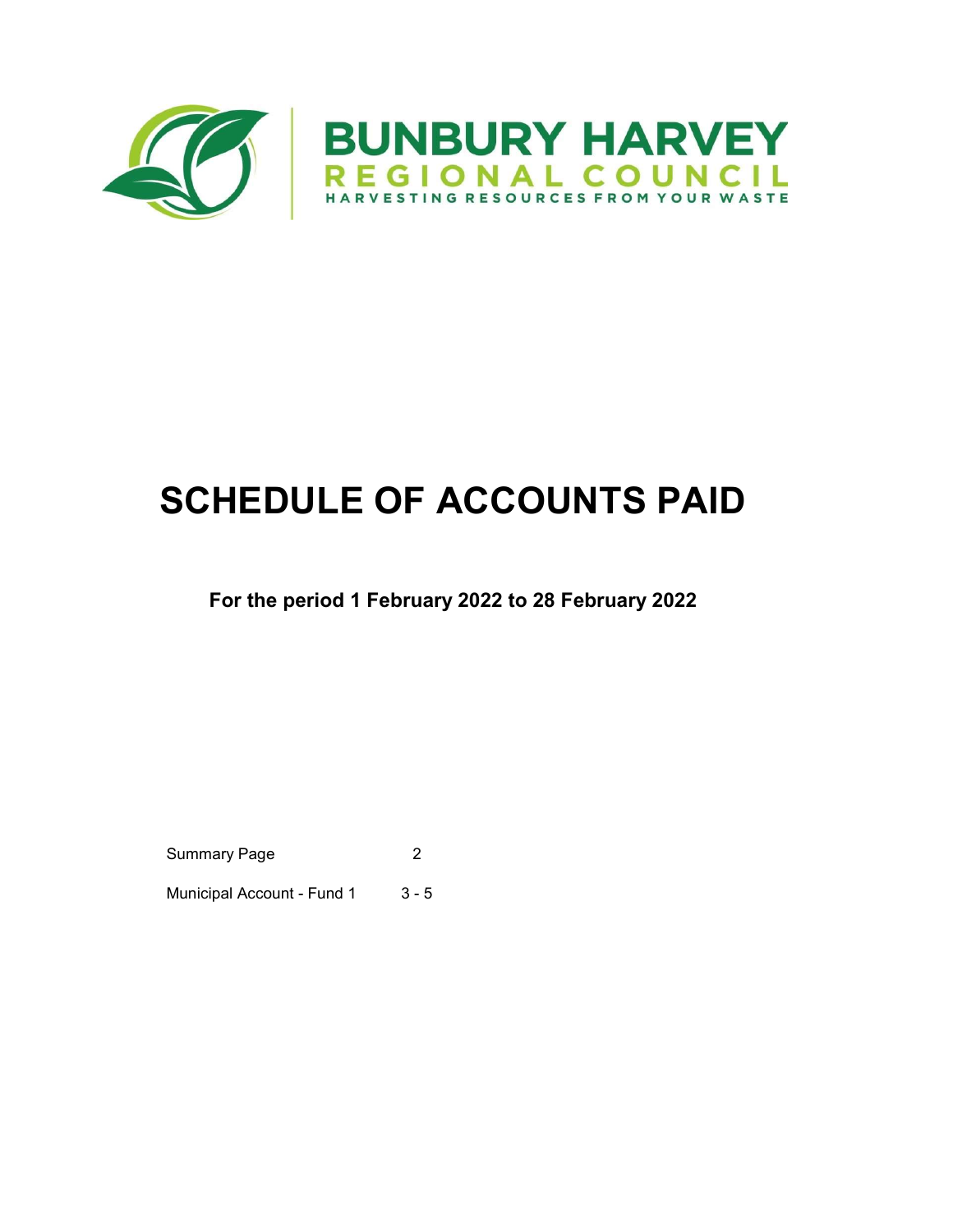

## **BUNBURY HARVEY** REGIONAL COUNCIL

#### Summary of Schedule of Accounts Municipal Account - Fund 1

| Details Page 3    | \$                                                 | 798.49                     |                        |
|-------------------|----------------------------------------------------|----------------------------|------------------------|
|                   |                                                    |                            |                        |
|                   |                                                    |                            |                        |
|                   | \$                                                 | 4,000.00                   |                        |
|                   | \$                                                 |                            |                        |
| Details Page 3    | \$                                                 | 7,000.00                   |                        |
| Details Page 3    | \$                                                 | 11,000.00                  |                        |
| Details Page 3    | \$                                                 | 7,000.00                   |                        |
| Details Page 3    | \$                                                 | 9,000.00                   |                        |
| Details Page 3    |                                                    |                            |                        |
| Details Page 3    |                                                    |                            |                        |
|                   |                                                    |                            |                        |
|                   |                                                    |                            |                        |
| Details Page 3    | \$                                                 | 308.81                     |                        |
| Details Page 3    | \$                                                 | 840.00                     |                        |
| Details Page 3    | \$                                                 | 67,302.19                  |                        |
| Details Page 3    | \$                                                 | 963.51                     |                        |
| Details Page 3    | \$                                                 | 129,995.15                 |                        |
| Details Page 3    | \$                                                 | 188,931.22                 |                        |
| Details Page 3    | \$                                                 | 73.39                      |                        |
| Details Page 3    | \$                                                 | 64,237.48                  |                        |
| Details Page 3    | \$                                                 | 840.00                     |                        |
| Details Page3 & 4 | \$                                                 | 61,611.46                  |                        |
| Details Page 4    | \$                                                 | 20,714.68                  |                        |
| Details Page 4    | \$                                                 | 51,043.00                  |                        |
| Details Page 4    | \$                                                 | 103.60                     |                        |
| Details Page 4    |                                                    | 428.95                     |                        |
|                   | \$                                                 | 27,942.91                  |                        |
|                   |                                                    |                            |                        |
|                   | Details Page 3<br>Details Page 3<br>Details Page 3 | \$<br>\$<br>Details Page 4 | 12,000.00<br>13,000.00 |

#### CERTIFICATION OF CHIEF EXECUTIVE OFFI CER

This schedule of accounts paid is submitted to the Bunbury Harvey Regional Council Meeting on the 31st March 2022 in accordance with the Local Government (Financial Management) Regulations 1996 Section 13. These accounts have been checked and are fully supported by vouchers and invoices and which have been duly certified as to the receipt of goods and the rendition of services and as to prices, computations and costings.

#### MR PETER KEANE CHIEF EXECUTIVE OFFICER

#### CERTIFICATION OF CHAIRPERSON

I hereby certify that this schedule of accounts, covering vouchers as above was submitted to the Bunbury Harvey Regional Council meeting on the 31 March 2022 and that the amounts are approved for payment.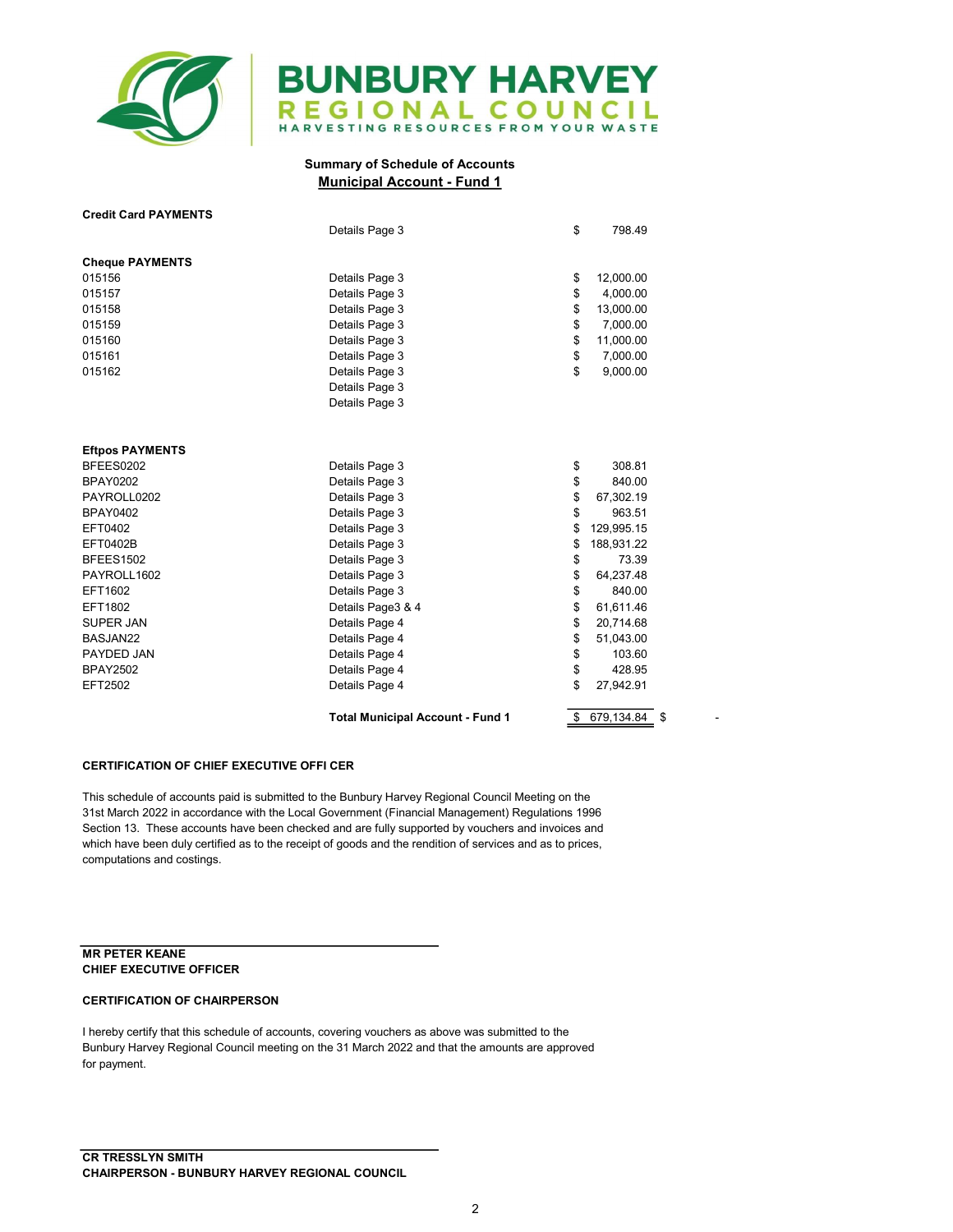

#### Supplier Invoice Report Bunbury Harvey Regional Council From 01 February 2022 to 28 February 2022

| Reference                   | <b>Date Paid</b> | Payee                                                                                    | Inv               | <b>Description</b>                                                                                       | Amount                      |                       |
|-----------------------------|------------------|------------------------------------------------------------------------------------------|-------------------|----------------------------------------------------------------------------------------------------------|-----------------------------|-----------------------|
| <b>Credit Card Payments</b> |                  |                                                                                          |                   |                                                                                                          |                             |                       |
|                             |                  | Coles                                                                                    |                   | <b>Council Meeting refreshments</b>                                                                      |                             |                       |
| <b>CC Payment</b>           |                  | Liquorland                                                                               |                   | <b>Council Meeting refreshments</b>                                                                      | $\mathfrak s$<br>\$         | 69.59<br>72.00        |
|                             |                  | <b>BWS</b>                                                                               |                   | <b>Council Meeting refreshments</b>                                                                      | $\mathfrak s$               | 16.00                 |
|                             |                  | Bunbury Hotel Koombana                                                                   |                   | Accomodation & Meals for facilitator on waste education w/shop. (Covered by grant received)              | -\$                         | 233.60                |
|                             |                  | Woolworths                                                                               |                   | Staff amentities                                                                                         | $\mathfrak{s}$              | 99.38                 |
|                             |                  | <b>Computer Troubleshooters</b>                                                          |                   | IT monthly subscription                                                                                  | -\$                         | 285.93                |
|                             |                  | Adobe Systems                                                                            |                   | Adobe monthly subscription                                                                               | - \$                        | 21.99                 |
|                             |                  |                                                                                          |                   | <b>Total: Credit Card Payments</b>                                                                       |                             | \$798.49              |
|                             |                  |                                                                                          |                   |                                                                                                          |                             |                       |
| <b>Cheque Payments</b>      |                  |                                                                                          |                   |                                                                                                          |                             |                       |
| 015156                      |                  | 3/02/2022 Bunbury Harvey Regional Council                                                |                   | Container Deposit Scheme - Cash top up                                                                   | \$                          | 12,000.00             |
| 015157                      |                  | 8/02/2022 Bunbury Harvey Regional Council                                                |                   | Container Deposit Scheme - Cash top up                                                                   |                             | 4,000.00              |
| 015158<br>015159            |                  | 10/02/2022 Bunbury Harvey Regional Council<br>15/02/2022 Bunbury Harvey Regional Council |                   | Container Deposit Scheme - Cash top up<br>Container Deposit Scheme - Cash top up                         | \$<br>-96                   | 13,000.00<br>7,000.00 |
| 015160                      |                  | 18/02/2022 Bunbury Harvey Regional Council                                               |                   | Container Deposit Scheme - Cash top up                                                                   | $\mathfrak{s}$              | 11,000.00             |
| 015161                      |                  | 22/02/2022 Bunbury Harvey Regional Council                                               |                   | Container Deposit Scheme - Cash top up                                                                   | -96                         | 7,000.00              |
| 015162                      |                  | 24/02/2022 Bunbury Harvey Regional Council                                               |                   | Container Deposit Scheme - Cash top up                                                                   | \$                          | 9,000.00              |
|                             |                  | Bunbury Harvey Regional Council                                                          |                   | Container Deposit Scheme - Cash top up                                                                   |                             |                       |
|                             |                  |                                                                                          |                   |                                                                                                          |                             |                       |
|                             |                  |                                                                                          |                   | Total: Cheque Payments \$ 63,000.00                                                                      |                             |                       |
|                             |                  |                                                                                          |                   |                                                                                                          |                             |                       |
| <b>EFT Payments</b>         |                  | 2/02/2022 Commonwealth Bank                                                              |                   | <b>CBA Merchant Fees</b>                                                                                 |                             |                       |
| BFEES0202<br>BFEES0202      |                  | 2/02/2022 Commonwealth Bank                                                              |                   | <b>CBA Merchant Fees</b>                                                                                 | \$                          | 49.50<br>259.31       |
|                             |                  | 2/02/2022 DEFT RENT                                                                      |                   | Salary sacrifice - P Keane                                                                               | \$<br>$\mathbf{s}$          | 840.00                |
| <b>BPAY0202</b>             |                  |                                                                                          |                   | Salaries 09/01/22 - 01/02/22                                                                             |                             |                       |
| PAYROLL0202                 |                  | 2/02/2022 BHRC Employees                                                                 | SI0898259         |                                                                                                          | 67,302.19<br>\$             |                       |
| EFT0402                     |                  | 4/02/2022 Hitachi Construction Machinery (Australia) Pty Ltd                             |                   | 1x 20Ltr Hitachi Hyd Oil & engine oil                                                                    |                             | 341.85                |
| EFT0402                     |                  | 4/02/2022 ON2IT Graphics                                                                 | <b>INV-2977</b>   | Trailer Branding - Waste Sorted Grant Funding                                                            | \$                          | 1,375.00              |
| EFT0402                     |                  | 4/02/2022 Living Springs                                                                 | <b>INV-10876</b>  | Supply 15ltr Bottle Springwater to Stanley Road                                                          | $\mathfrak{s}$              | 210.00                |
| EFT0402                     |                  | 4/02/2022 Brandicoot                                                                     | INV-030496        | Monthly website subscription for January 2022 - Watch Your Waste Website                                 | \$                          | 198.00                |
| EFT0402                     |                  | 4/02/2022 Hitachi Construction Machinery (Australia) Pty Ltd                             | INV00059532       | Remove and replace engine from Hitachi ZW220-5 Front End Loader (insurance reimbursement for majority)   | 126,300.70<br>$\mathfrak s$ |                       |
| EFT0402                     |                  | 4/02/2022 Officeworks Superstores Pty Ltd - Bunbury                                      | 24104676          | Thermal rolls and desktop file                                                                           | -\$                         | 146.60                |
| EFT0402                     |                  | 4/02/2022 Golden West Unit Trust                                                         | 1374              | Supply 2x 11R22.5 Spare Truck Tyres for HINO H/Bin Truck (BY953M)                                        | \$                          | 880.00                |
| EFT0402                     |                  | 4/02/2022 Brandicoot                                                                     | 030232            | Monthly website subscription for January 2021 (bhrc.wa.gov.au website)                                   | -\$                         | 198.00                |
| EFT0402                     |                  | 4/02/2022 BPS WA Pty Ltd                                                                 | 00028574          | Supply and deliver of 12,000 litres water to Stanley Road                                                | $\mathbb{S}$                | 345.00                |
| EFT0402B                    |                  | 4/02/2022 Run Energy Pty Ltd                                                             | 17303             | Landfill gas well installation                                                                           | 102,895.82<br>\$            |                       |
| EFT0402B                    |                  | 4/02/2022 Run Energy Pty Ltd                                                             | 17304             | Landfill gas well installation                                                                           | 86,035.40<br>\$             |                       |
| BPAY0402                    |                  | 4/02/2022 Telstra Corporation Ltd                                                        | T311 Jan 21       | Mobile 0438476956 11/12/21 to 10/01/22                                                                   | \$                          | 4.99                  |
| <b>BPAY0402</b>             |                  | 4/02/2022 Shire of Dardanup                                                              | 32855             | Electricity Charges for BROPF from 19/10/2021 to 09/12/2021                                              | $\mathfrak{L}$              | 958.52                |
| BFEES1502                   |                  | 15/02/2022 Commonwealth Bank                                                             |                   | CommBiz trans fees                                                                                       | \$                          | 41.53                 |
| BFEES1502                   |                  | 15/02/2022 Commonwealth Bank                                                             |                   | <b>Acct Serv Fees</b>                                                                                    | \$                          | 31.86                 |
| EFT1602                     |                  | 16/02/2022 BHRC Employees                                                                |                   | Salaries 02/02/22 - 15/02/22                                                                             | 64,237.48<br>\$             |                       |
| <b>BPAY1602</b>             |                  | 16/02/2022 DEFT RENT                                                                     |                   | Salary sacrifice - P Keane                                                                               | $\mathfrak s$               | 840.00                |
| EFT1802                     |                  | 18/02/2022 Bunbury Dolphin Discovery Inc trading as Dolphin Discovery Centre             | <b>INV-7784</b>   | Watch Your Waste - Sustainable Stylish Workshop Thursday 03/02/2022 (Grant Funded)                       | \$                          | 655.00                |
| EFT1802                     |                  | 18/02/2022 Total Green Recycling                                                         | <b>INV11254</b>   | Processing of Ewaste 19/01/2022 - Batch # B14773                                                         | $\mathfrak s$               | 1,964.28              |
| EFT1802                     |                  | 18/02/2022 Living Springs                                                                | <b>INV-10907</b>  | Supply 15ltr Bottle Springwater to Stanley Road                                                          | $\mathfrak{s}$              | 136.50                |
| EFT1802                     |                  | 18/02/2022 Hitachi Construction Machinery (Australia) Pty Ltd                            | INV00060734       | Service Agreement - December 2021 for HITACHI Front End Loader at BROPF                                  | \$                          | 481.67                |
| EFT1802                     |                  | 18/02/2022 Cardno WA Pty Ltd                                                             | ICW223023         | DWER Compliance Inspection Report Requirement - Assessment of Asbestos Stockpiles & historical waste pit | \$                          | 1,939.30              |
| EFT1802                     |                  | 18/02/2022 Ampol (Caltex) Australia Petroleum Pty Ltd - BHRC StarCard                    | <b>FUEL CARDS</b> | Fuel - January 2022                                                                                      | $\mathfrak{s}$              | 288.99                |
| EFT1802                     |                  | 18/02/2022 St John Ambulance Western Australia Ltd                                       | FAINV00950629     | Service of 1st Aid kits                                                                                  | \$                          | 976.12                |
| EFT1802                     |                  | 18/02/2022 Ampol (Caltex) Australia Petroleum Pty Ltd - BHRC Bulk Fuel                   | 9426626300        | Supply and Deliver Bulk fuel 3,000 Ltr                                                                   | $\mathfrak s$               | 4,638.48              |
| EFT1802                     |                  | 18/02/2022 Ampol (Caltex) Australia Petroleum Pty Ltd - BHRC Bulk Fuel                   | 9426594853        | Supply and Deliver Bulk fuel 5,000 Ltr                                                                   | \$                          | 7,519.05              |
| EFT1802                     |                  | 18/02/2022 Ampol (Caltex) Australia Petroleum Pty Ltd - BHRC Bulk Fuel                   | 9426560712        | Supply and Deliver Bulk fuel 1,750 Ltr                                                                   | $\mathbf{s}$                | 2,594.14              |
| EFT1802                     |                  | 18/02/2022 Ampol (Caltex) Australia Petroleum Pty Ltd - BHRC Bulk Fuel                   | 9426558145        | Grease, cartridges & oil                                                                                 | -\$                         | 2,057.64              |
| EFT1802                     |                  | 18/02/2022 Ampol (Caltex) Australia Petroleum Pty Ltd - BHRC Bulk Fuel                   | 9426536856        | Supply and Deliver Bulk fuel 2,200 Ltr                                                                   | $\mathfrak s$               | 3,177.22              |
| EFT1802                     |                  | 18/02/2022 Cmac Cleaning Services                                                        | 899               | Cleaning Services at Banksia Road for January 2022                                                       | \$                          | 484.00                |
| EFT1802                     |                  | 18/02/2022 ASK Waste Management                                                          | 812               | Meetings with BHRC & DWER, SR Licence Amendment                                                          | 21,906.50<br>\$             |                       |
| EFT1802                     |                  | 18/02/2022 Think Water Bunbury                                                           | 702421            | Replacement of hose nozzle for bore at Banksia Road Compost Facility                                     | \$                          | 67.61                 |
| EFT1802                     |                  | 18/02/2022 Colin King's Australind Automotive Centre                                     | 39026             | Logbook service on TOYOTA HILUX BY950K                                                                   | $\mathfrak s$               | 342.00                |
| EFT1802                     |                  | 18/02/2022 RTS Diesel South West                                                         | 3406              | Repairs to Blue Diamond Generator                                                                        | \$                          | 391.88                |
| EFT1802                     |                  | 18/02/2022 RTS Diesel South West                                                         | 3405              | Replace missing rear panels on CAT950K Loader (BY410J)                                                   | $\mathfrak s$               | 559.08                |
| EFT1802                     |                  | 18/02/2022 RTS Diesel South West                                                         | 3397              | Service on CAT826K Compactor (BY980P)                                                                    | \$                          | 1,227.88              |
| EFT1802                     |                  | 18/02/2022 RTS Diesel South West                                                         | 3394              | Fit new suction hoseon HINO Water Truck (1CXJ624)                                                        | $\mathbb{S}$                | 1,742.79              |
| EFT1802                     |                  | 18/02/2022 RTS Diesel South West                                                         | 3392              | Repair oil leak on machine CAT826K Compactor (BY980P)                                                    | \$                          | 288.20                |
| EFT1802                     |                  | 18/02/2022 RTS Diesel South West                                                         | 3391              | Repair high lift bucket pin JCB455ZX Loader at BROPF                                                     | $\mathbb{S}$                | 425.23                |
| EFT1802                     |                  | 18/02/2022 RTS Diesel South West                                                         | 3387              | Machine not starting found screen faulty Edge Slayer Shredder                                            | \$                          | 559.08                |
| EFT1802                     |                  | 18/02/2022 Bunnings Group Limited                                                        | 2706/01240963     | Disinfectant, cleaners, hose parts, fly spray                                                            | \$                          | 119.83                |
| EFT1802                     |                  | 18/02/2022 Bunnings Group Limited                                                        | 2706/01148075     | Lubricant, Air tool accessory and pail                                                                   | -\$                         | 32.03                 |
|                             |                  |                                                                                          |                   | 3                                                                                                        |                             |                       |